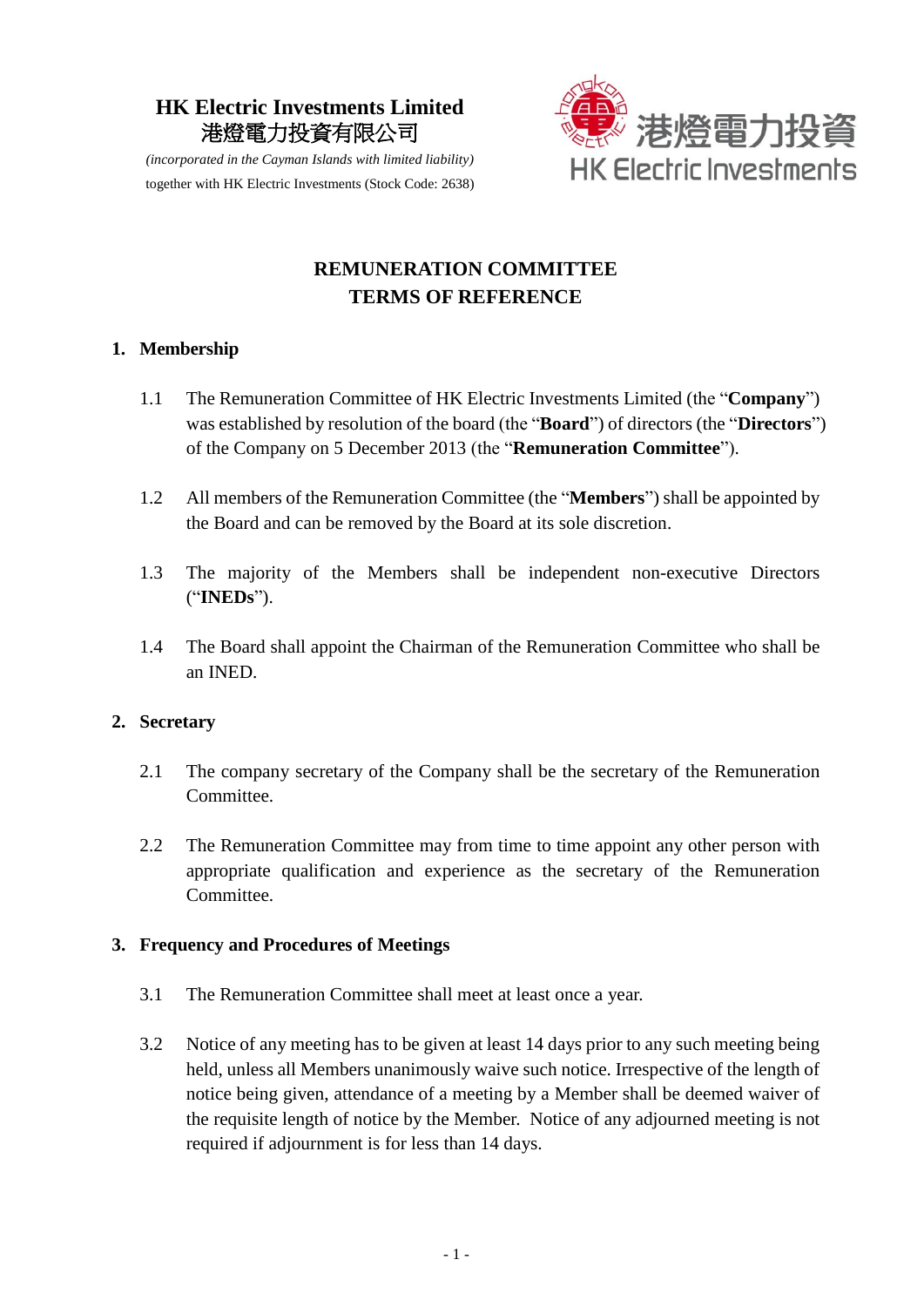- 3.3 The Chairman of the Remuneration Committee shall act as chairman of a meeting. In the absence of the Chairman of the Remuneration Committee, the remaining Members present shall elect one of themselves who is an INED to chair the meeting.
- 3.4 The quorum for decisions of the Remuneration Committee shall be any two Members one of whom must be an INED.
- 3.5 Meetings could be held in person, by telephone or by video conference. Members may participate in a meeting by means of a conference telephone or similar communications equipment by means of which all persons participating in the meeting are capable of hearing each other.
- 3.6 Resolutions of the Remuneration Committee shall be passed by a majority of votes. Only Members are entitled to vote at the meetings.
- 3.7 A resolution in writing signed by all the Members shall be as valid and effectual as if it had been passed at a meeting of the Remuneration Committee duly convened and held.
- 3.8 Minutes and resolutions in writing shall be kept by the secretary of the Remuneration Committee. Draft and final versions of minutes shall be circulated to all Members for their comment and records respectively, within a reasonable period of time after the meeting. Minutes and resolutions in writing shall be made available for inspection on reasonable notice by any Director.

## **4. Attendance at Meetings**

4.1 At the invitation of the Remuneration Committee, the Chairman of the Board and/or Chief Executive Officer (not being a Member), external advisers and other persons may be invited to attend all or part of any meeting.

## **5. Annual General Meeting**

5.1 The Chairman of the Remuneration Committee or in his/her absence, another Member, shall attend the Company's annual general meeting and be prepared to respond to any questions from the Company's shareholders (the "**Shareholders**") on the Remuneration Committee's activities and their responsibilities.

## **6. Responsibilities, Powers and Discretion**

The Remuneration Committee shall have the following responsibilities, powers and discretion:

6.1 to make recommendations to the Board on the Company's policy and structure for directors' and senior management's remuneration and on the establishment of a formal and transparent procedure for developing remuneration policy;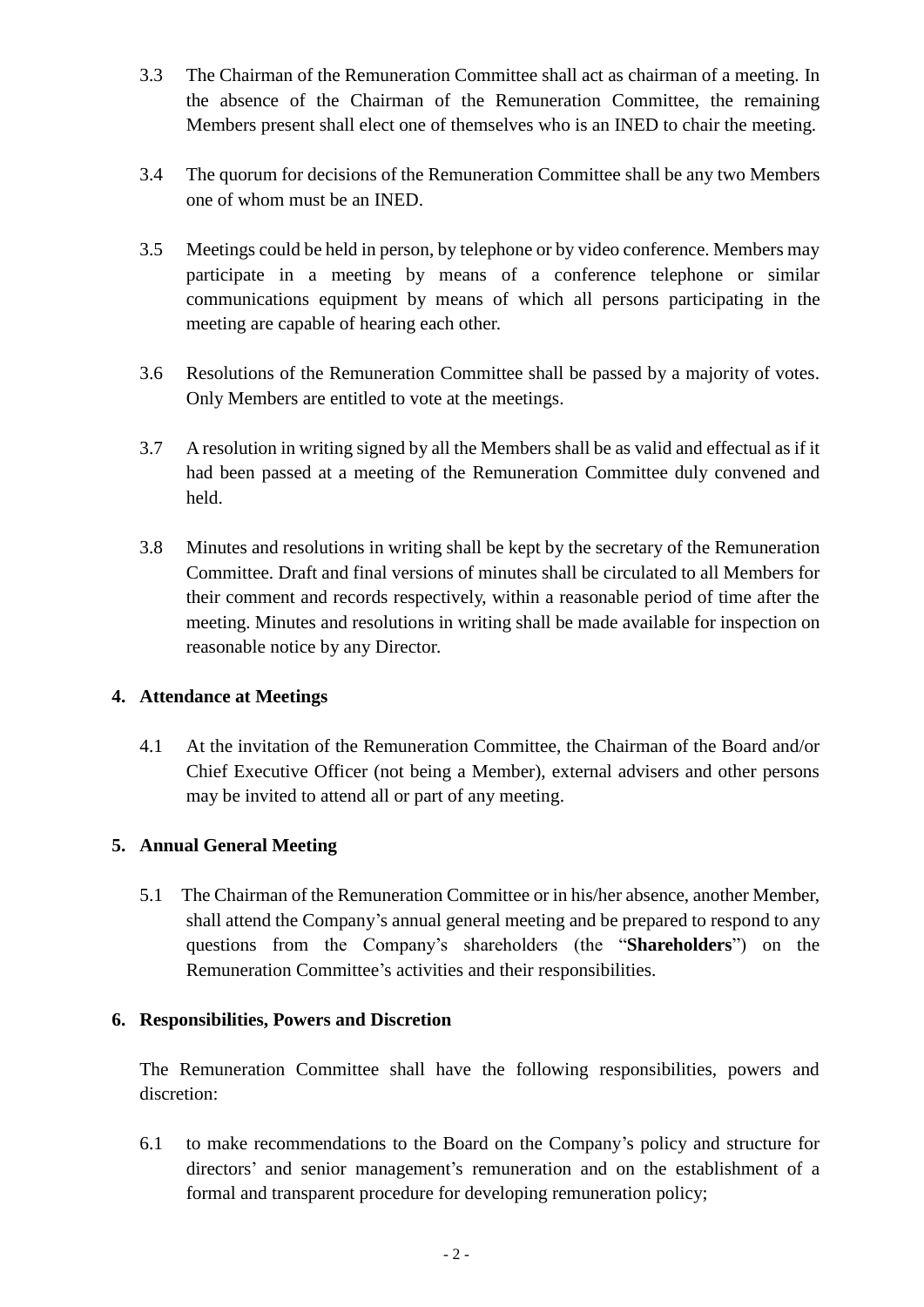- 6.2 to review and approve the management's remuneration proposals with reference to the Board's corporate goals and objectives;
- 6.3 to determine, with delegated responsibility, the remuneration packages of individual executive Directors and senior management, including benefits in kind, pension rights and compensation payments, including any compensation payable for loss or termination of their office or appointment;
- 6.4 to make recommendations to the Board on the remuneration of non-executive directors;
- 6.5 in the determination of remuneration policy and packages, to consider factors such as salaries paid by comparable companies, time commitment and responsibilities of the Directors and senior management, and employment conditions elsewhere in the Company and its subsidiaries and in the market;
- 6.6 to review and approve the compensation payable to executive Directors and senior management for any loss or termination of office or appointment to ensure that it is consistent with contractual terms and is otherwise fair and not excessive;
- 6.7 to review and approve compensation arrangements relating to dismissal or removal of Directors for misconduct to ensure that they are consistent with contractual terms and are otherwise reasonable and appropriate;
- 6.8 to ensure that no Director or any of his/her associates is involved in deciding his/her own remuneration;
- 6.9 to advise Shareholders on how to vote with respect to any service contracts of the Directors that require Shareholders' approval under Rule 13.68 of The Rules Governing the Listing of Securities on the Stock Exchange of Hong Kong Limited; and
- 6.10 to consider and carry out any other matters specifically referred to the Remuneration Committee by the Board.

## **7. Reporting Responsibilities and Procedures**

7.1 Without prejudice to the generality of the duties of the Remuneration Committee set out in these terms of reference, the Remuneration Committee shall report to the Board after each meeting, except on matters where there are legal or regulatory restrictions on its ability to do so (such as a restriction on disclosure due to regulatory requirements).

## **8. Authority**